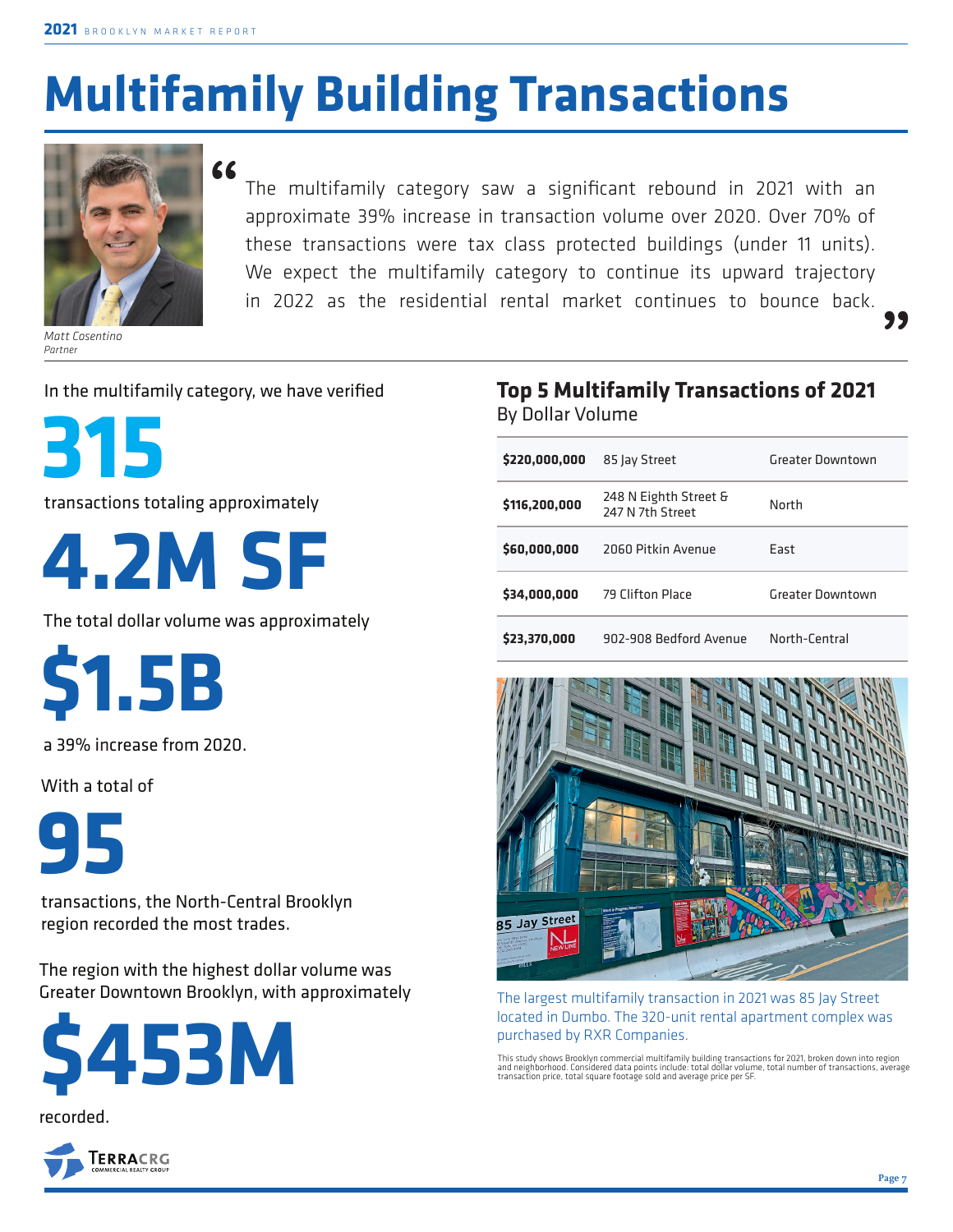### **Multifamily**

| Region                           | Neighborhood         | <b>Dollar Volume</b> | <b>Total</b><br><b>Transactions</b> | Avg.<br><b>Transaction</b> | <b>Total Units</b> | Avg. P/Unit** | <b>Total SF</b> | Avg. PPSF* |
|----------------------------------|----------------------|----------------------|-------------------------------------|----------------------------|--------------------|---------------|-----------------|------------|
| <b>Central Brooklyn</b>          | Borough Park         | \$22,062,294         | $\overline{7}$                      | \$3,151,756                | 109                | \$202,406     | 97,430          | \$226      |
|                                  | East Flatbush        | \$61,226,000         | 19                                  | \$3,222,421                | 391                | \$156,588     | 367,995         | \$166      |
|                                  | Flatbush             | \$25,600,000         | 4                                   | \$6,400,000                | 169                | \$151,479     | 166,825         | \$153      |
|                                  | Kensington           | \$22,100,000         | 6                                   | \$3,683,333                | 144                | \$153,472     | 126,673         | \$174      |
|                                  | Lefferts Gardens     | \$6,880,000          | З                                   | \$2,293,333                | 36                 | \$191,111     | 29,115          | \$236      |
|                                  | Midwood              | \$24,368,127         | 6                                   | \$4,061,355                | 112                | \$217,573     | 113,791         | \$214      |
|                                  | Prospect Park South  | \$1,725,000          | $\mathbf{1}$                        | \$1,725,000                | 9                  | \$191,667     | 14,100          | \$122      |
|                                  | <b>Total/Average</b> | \$163,961,421        | 46                                  | \$3,564,379                | 970                | \$169,032     | 915,929         | \$179      |
| <b>East Brooklyn</b>             | Brownsville          | \$2,100,000          | $\mathbf{1}$                        | \$2,100,000                | 8                  | \$262,500     | 6,396           | \$328      |
|                                  | Canarsie             | \$1,750,000          | $\mathbf{1}$                        | \$1,750,000                | 6                  | \$291,667     | 6,240           | \$280      |
|                                  | Cypress Hills        | \$2,150,000          | 2                                   | \$1,075,000                | 12                 | \$179,167     | 9,240           | \$233      |
|                                  | East New York        | \$103,277,753        | 9                                   | \$11,475,306               | 446                | \$231,564     | 393,138         | \$263      |
|                                  | <b>Total/Average</b> | \$109,277,753        | 13                                  | \$8,405,981                | 472                | \$231,521     | 415,014         | \$263      |
| <b>Greater Downtown Brooklyn</b> | Brooklyn Heights     | \$45,625,000         | 10                                  | \$4,562,500                | 82                 | \$556,402     | 62,700          | \$728      |
|                                  | Carroll Gardens      | \$10,800,000         | 4                                   | \$2,700,000                | 27                 | \$400,000     | 20,136          | \$536      |
|                                  | Clinton Hill         | \$60,037,500         | $\overline{7}$                      | \$8,576,786                | 126                | \$476,488     | 123,094         | \$488      |
|                                  | Cobble Hill          | \$2,200,000          | $\overline{1}$                      | \$2,200,000                | 5                  | \$440,000     | 2,800           | \$786      |
|                                  | Downtown             | \$6,700,000          | $\overline{2}$                      | \$3,350,000                | 10                 | \$670,000     | 8,775           | \$764      |
|                                  | <b>DUMBO</b>         | \$220,000,000        | $\mathbf{1}$                        | \$220,000,000              | 320                | \$687,500     | 312,821         | \$703      |
|                                  | Fort Greene          | \$7,500,000          | 2                                   | \$3,750,000                | 16                 | \$468,750     | 11,250          | \$667      |
|                                  | Gowanus              | \$7,650,000          | $\overline{2}$                      | \$3,825,000                | 17                 | \$450,000     | 13,196          | \$580      |
|                                  | Park Slope           | \$83,205,131         | 19                                  | \$4,379,217                | 212                | \$392,477     | 180,421         | \$461      |
|                                  | Prospect Heights     | \$9,725,000          | $\overline{2}$                      | \$4,862,500                | 47                 | \$206,915     | 22,404          | \$434      |
|                                  | <b>Total/Average</b> | \$453,442,631        | 50                                  | \$9,068,853                | 862                | \$526,036     | 757,597         | \$599      |
| <b>North Brooklyn</b>            | East Williamsburg    | \$89,004,936         | 19                                  | \$4,684,470                | 299                | \$297,675     | 229,548         | \$388      |
|                                  | Greenpoint           | \$67,517,085         | 18                                  | \$3,750,949                | 141                | \$478,845     | 114,041         | \$592      |
|                                  | Williamsburg         | \$158,350,000        | 13                                  | \$12,180,769               | 270                | \$586,481     | 239,216         | \$662      |
|                                  | <b>Total/Average</b> | \$314,872,021        | 50                                  | \$6,297,440                | 710                | \$443,482     | 582,805         | \$540      |
| <b>North-Central Brooklyn</b>    | Bedford-Stuyvesant   | \$128,653,865        | 32                                  | \$4,684,470                | 350                | \$367,582     | 318,446         | \$404      |
|                                  | <b>Bushwick</b>      | \$109,237,880        | 43                                  | \$2,540,416                | 348                | \$313,902     | 273,416         | \$400      |
|                                  | Crown Heights        | \$49,201,528         | 11                                  | \$4,472,866                | 149                | \$330,212     | 139,523         | \$353      |
|                                  | Crown Heights South  | \$19,425,000         | 5                                   | \$3,885,000                | 114                | \$170,395     | 97,178          | \$200      |
|                                  | Ocean Hill           | \$5,252,854          | 4                                   | \$1,313,214                | 27                 | \$194,550     | 20,445          | \$257      |
|                                  | <b>Total/Average</b> | \$311,771,126        | 95                                  | \$3,281,801                | 988                | \$315,558     | 848,719         | \$367      |
| <b>South Brooklyn</b>            | Brighton Beach       | \$860,000            | $\mathbf{1}$                        | \$860,000                  | 5                  | \$172,000     | 3,200           | \$269      |
|                                  | Gravesend            | \$18,301,041         | 6                                   | \$3,050,174                | 109                | \$167,899     | 94,946          | \$193      |
|                                  | Sea Gate             | \$695,000            | $\mathbf{1}$                        |                            | 6                  |               | 3,000           |            |
|                                  | Sheepshead Bay       | \$2,250,000          | $\overline{2}$                      | \$1,125,000                | 12                 | \$187,500     | 10,151          | \$222      |
|                                  | <b>Total/Average</b> | \$22,106,041         | $10\,$                              | \$2,210,604                | 132                | \$167,470     | 111,297         | \$199      |
| <b>West Brooklyn</b>             | Bath Beach           | \$1,432,000          | $\mathbf{1}$                        | \$1,432,000                | 6                  | \$238,667     | 5,250           | \$273      |
|                                  | Bay Ridge            | \$45,925,000         | 10                                  | \$4,592,500                | 250                | \$183,700     | 192,844         | \$238      |
|                                  | Bensonhurst          | \$13,388,000         | 8                                   | \$1,673,500                | 58                 | \$230,828     | 50,759          | \$264      |
|                                  | Dyker Heights        | \$7,230,000          | 5                                   | \$1,446,000                | 30                 | \$241,000     | 24,525          | \$295      |
|                                  | Fort Hamilton        | \$15,975,000         | 3                                   | \$5,325,000                | 60                 | \$266,250     | 71,082          | \$225      |
|                                  | Greenwood Heights    | \$23,511,506         | $\overline{7}$                      | \$3,358,787                | 103                | \$228,267     | 67,621          | \$348      |
|                                  | Sunset Park          | \$46,890,000         | 17                                  | \$2,758,235                | 258                | \$181,744     | 188,139         | \$249      |
|                                  | <b>Total/Average</b> | \$154,351,506        | 51                                  | \$3,026,500                | 765                | \$201,767     | 600,220         | \$257      |
| Brooklyn Wide                    |                      | \$1,529,782,500      | 315                                 | \$4,856,452                | 4,899              | \$312,264     | 4,231,581       | \$362      |

\* Price per Square Foot / \*\* Price per Unit